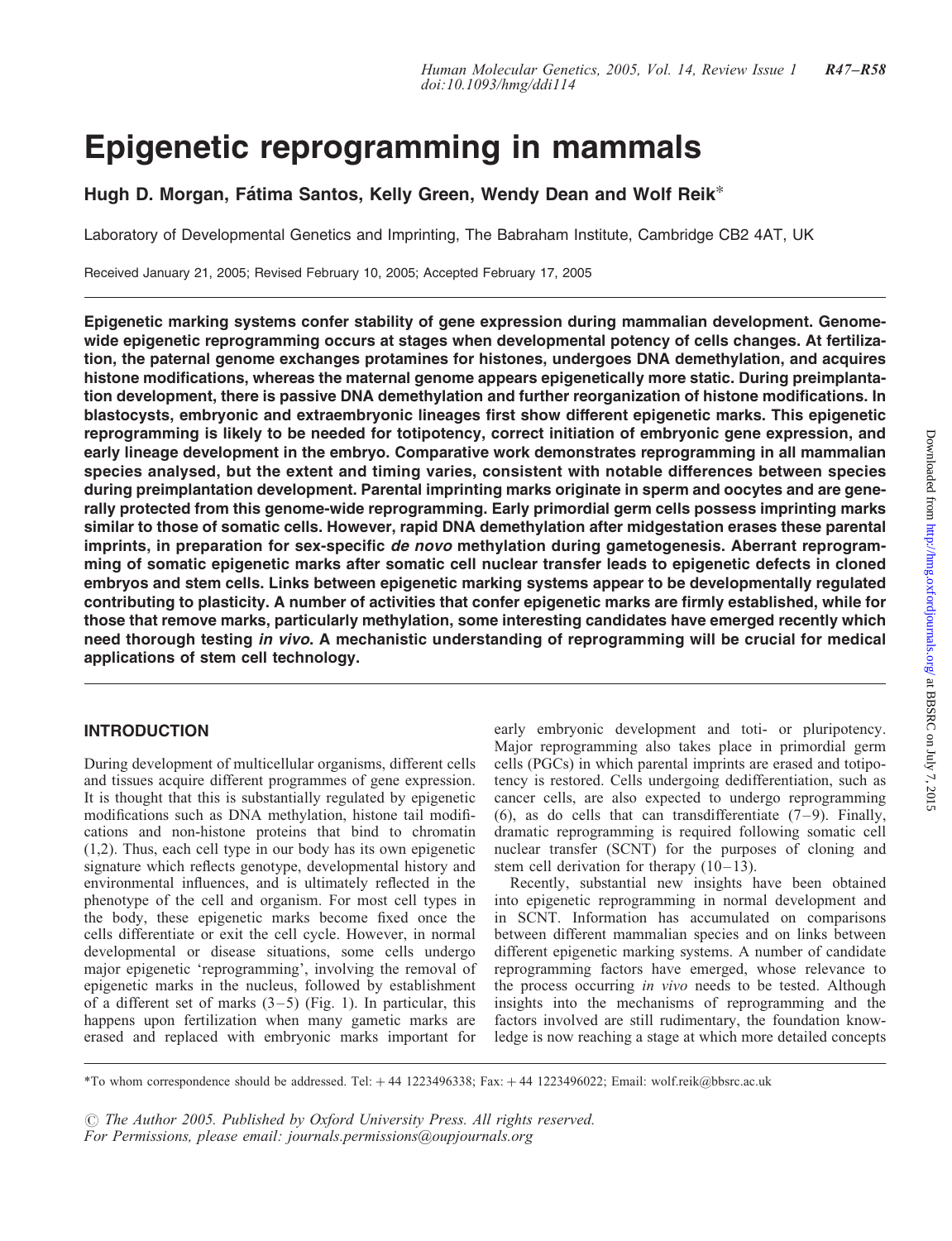

Figure 1. Epigenetic reprogramming cycle. Epigenetic modifications undergo reprogramming during the life cycle in two phases: during gametogenesis and preimplantation development. PGCs arise from somatic tissue and develop into mature gametes over an extended period of time. Their genome undergoes DNA demethylation in the embryo between E11.5 and E12.5, including at imprinted genes. Following demethylation, the genomes of the gametes are de novo methylated and acquire imprints; this process continues up to E18.5 in males and in maturing oocytes before ovulation in females. Fertilization signals the second round of reprogramming during preimplantation development. The paternal genome is actively demethylated and its histones initially lack some modifications present in the maternal pronucleus (PN). The embryo's genome is passively DNA demethylated during early cell cycles before blastulation. Despite this methylation loss, imprinted genes maintain their methylation through this preimplantation reprogramming. De novo methylation roughly coincides with the differentiation of the first two lineages of the blastocyst stage, and the inner cell mass (ICM) is hypermethylated in comparison to the trophectoderm (TE). These early lineages set-up the DNA methylation status of their somatic and placental derivatives. Histone modifications may also reflect this DNA methylation asymmetry. Particular classes of sequences may not conform to the general genomic pattern of reprogramming shown.

can be developed and better experimental approaches can be devised to examine mechanistic aspects.

## EPIGENETIC ASYMMETRY IN THE ZYGOTE

#### DNA methylation

At fertilization, the parental genomes are in different stages of the cell cycle with very different epigenetic marks and chromatin organization. The paternal genome has been delivered by the mature sperm, is single copy (1C), and is packaged densely for the most part with protamines rather than histones. In contrast, the maternal genome is arrested at metaphase II with its 2C genome packaged with histones. Upon fertilization, protamines in sperm chromatin are rapidly replaced with histones (Fig. 2A), whereas the maternal genome completes meiosis. The histones H3 and H4 that associate with the paternal chromatin are more acetylated than those already present in the maternal chromatin (14,15). This may be a passive consequence of the pool of available histones in the cytoplasm being largely acetylated or due to active incorporation of a particular acetylated histone variant.

The precise timing and sequence of epigenetic changes in the mouse following histone deposition is becoming clearer (Fig. 2A). Closely following histone acquisition of the paternal genome is the initiation of genome wide loss of DNA methylation detectable both by indirect immunofluorescence  $(15-19)$ and by bisulphite sequencing of unique gene sequences and repeat families (20,21). This demethylation is completed before DNA replication begins in the paternal pronucleus. However, some regions of the genome do not become demethylated at this stage. These include heterochromatin in and around centromeres (15,22), IAP retrotransposons (21) and paternally methylated imprinted genes (23). These sequences may have to remain methylated for normal chromosome stability, the suppression of IAP transposition and the maintenance of parental imprinting, respectively. Other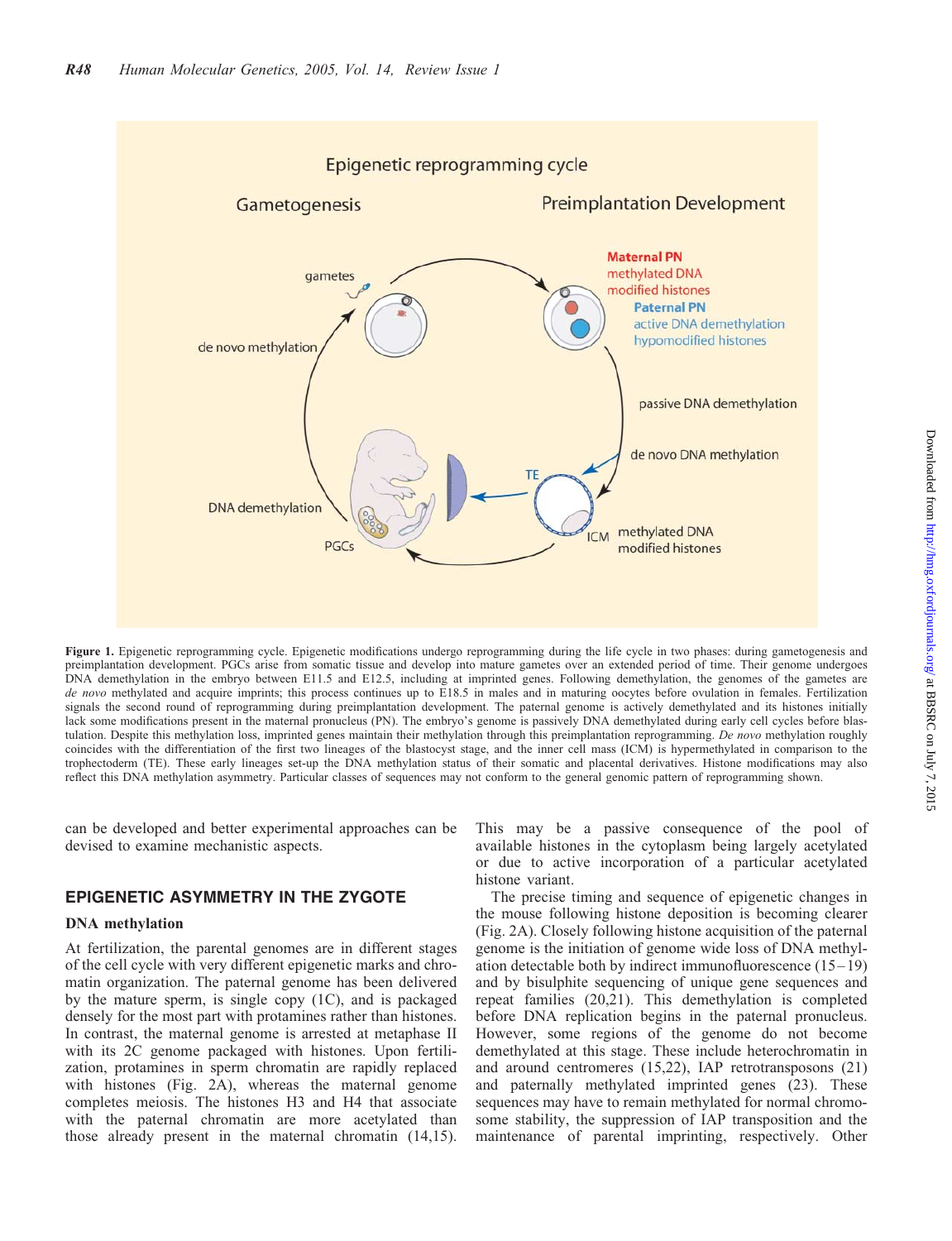

Figure 2. Preimplantation epigenetic reprogramming and cloning. (A) Remodelling in the mouse maternal and paternal pronuclei. Transcriptionally permissive modifications (green) and repressive modifications (red) are shown with shading intensity indicative of level of modification from fertilization (F) through pronuclear stages (PN0–PN5) (14) and syngamy (S). In the paternal pronucleus: protamines (purple) are exchanged for histones which are hyperacetylated (14,15), and carry H3K27me1 and H3K9me1 (42), but initially lack H3K4me1 and me3 (37), H3K27me2\* and me3 (38), H3K9me2 (36) and me3\*, heterochromatic histone methylation (4 x H3K9me2 antibody) (34,35) and H4K20me3 (39); DNA methylation (black) is lost actively before DNA replication at PN3–PN4, except at pericentric heterochromatin, some repeats (IAPs) and paternally methylated imprints (14–17,20,21); H3K4me1 and me3 (37), H3K27me2\*, me3\* and H3K9me2 (36) accumulate during pronuclear development. H3K9me2 and me3\*, heterochromatic histone methylation and H4K20me3 particularly mark pericentric heterochromatin in the maternal pronucleus  $(34–36.39)$ . (B) Epigenetic differences between the ICM and trophectoderm. De novo methylation results in a methylated ICM, but less methylated TE in mouse (15,17); bovine (26,54); sheep (18). H3K9ac and heterochromatic histone methylation are reestablished in the blastocyst preferentially in the ICM compared to the TE (54). H3K27me1, me2\* and me3 are present predominantly in the ICM, and H3K27me2<sup>\*</sup> and me3 only mark the inactive X chromosome in the TE (in the mouse) (38). H3K9me2 stains evenly between ICM and TE and across the genome (38). H3K9me3 marks heterochromatic foci in the ICM and TE (38). (C) In cloned embryos, DNA methylation (bovine and sheep), heterochromatic histone methylation (bovine) and H3K9ac (bovine) remain at abnormally high levels in the TE (17,18,26,54). Asterisk marks refer to data not shown (38).

heterochromatic and euchromatic sequence families need to be examined to see how general these patterns are.

Some interesting observations have emerged from comparisons of zygotic demethylation between mammalian species. Immunofluorescence studies have demonstrated loss of paternal methylation in mouse, rat, pig, bovine and human  $(17-19)$ . The DNA methylation dynamics of sheep zygotes differ in some way  $(18,24-26)$ . The sheep paternal pronucleus retains more DNA methylation than the mouse or human, but is still hypomethylated relative to the maternal pronucleus (24,25). A comparison of total levels of methylation in sheep sperm and oocytes is required to know what methylation levels the parental genomes start with. It is currently difficult to exclude any reduction in methylation of the paternal genome in the first 6 h after fertilization (25,26). Indeed, sheep oocytes are capable of demethylating mouse sperm chromatin and conversely, sheep sperm becomes demethylated in mouse oocytes, attesting to the conservation of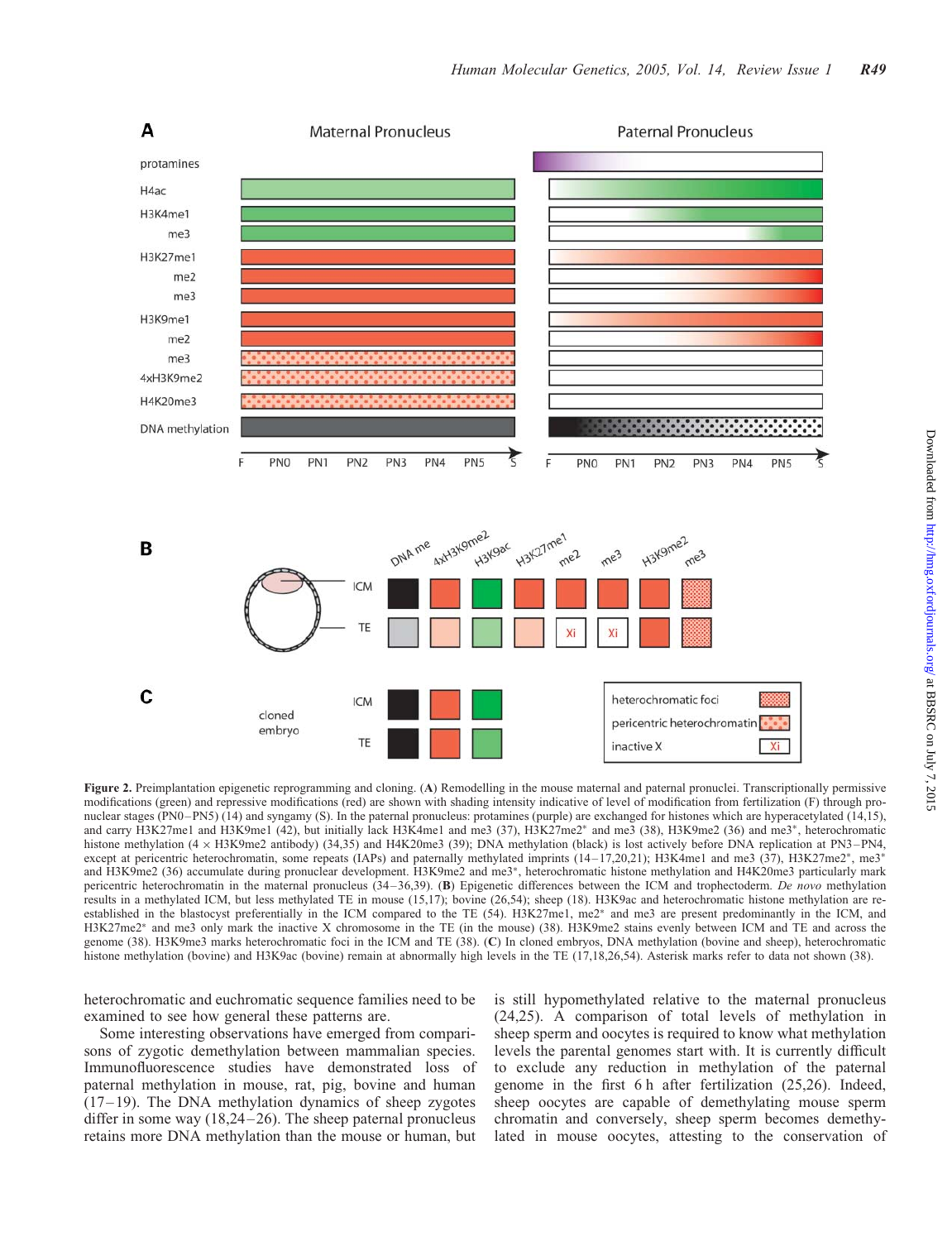paternal genome demethylation activity in sheep (27). In the rabbit, immunofluorescence studies failed to identify active or passive demethylation during preimplantation development (28), whereas bisulphite sequencing showed evidence for demethylation (29). These apparent discrepancies could arise from factors that can influence these analyses such as starting levels of methylation in both gametes, the relative amount of demethylation in different sequence classes, the distribution, density or organization of these sequences in the genome and the threshold of detection and signal saturation inherent to immunofluorescence. For example, as centromeric satellites seem to resist demethylation, their substantially different size in different species may result in different estimates by immunofluorescence of the extent of demethylation. More extensive analyses are clearly needed to understand better what aspects of demethylation are conserved, and what aspects differ, between mammalian species.

Both the mechanism and the function of paternal genome demethylation are unknown. It is likely that the oocyte cytoplasm contains demethylation factors (see Candidate mechanisms for demethylation) and that these are specifically targeted to or excluded from certain sequence classes in sperm chromatin. Paternal demethylation may have arisen in order to reprogramme paternal germline imprints by the maternally produced oocyte cytoplasm (30). This is consistent with the majority of germline methylation imprints being maternal and with zygotic demethylation of the paternal genome being uniquely observed in species which have imprinting. Paternal demethylation may also be needed for proper transcriptional activation of the paternally derived embryonic genome; the paternal genome is known in some species to be transcriptionally activated before the maternal genome (31). It is interesting to note that the species with an earlier stage of embryonic genome activation (mouse, pig and human) show a more extensive zygotic demethylation than species where genome activation occurs later (sheep, rabbit) in preimplantation development (Table 1) (32). Although it is intuitively clear that demethylation may be part of the process which returns the specialized gametic genomes to embryonic totipotency, it has yet to be shown that there are, for example, methylated genes in the sperm genome whose demethylation is needed for early transcriptional activity and hence for embryo development.

#### Histone modifications

Maternal chromatin is organized such that DNA methylation and chromatin modifications are already abundant at fertilization (Fig. 2A). These include both nucleohistone modifications and chromatin proteins associated with active and repressive configurations (14,15,34-40). In particular, different modifications (e.g. acetyl or methyl) of the same amino acid residues are detectable, but these occur in different parts of the genome. For example, histone modifications ordinarily associated with an active chromatin state such as acetylated lysine and H3K4me are found in the female pronucleus (14,15,37). Heterochromatic modifications such as H3K9me2/3, H3K27me1 and H4K20me3 largely associated with repressive chromatin organization are also in evidence (34 – 40). Higher resolution analyses are beginning to show more specific associations; centromeric major satellites, for example, are marked by H3K9me3, whereas minor satellites are marked by H3K9me2 and DNA methylation (41,42), suggesting an association between H3K9me2 and the protection against DNA demethylation in the female pronucleus (42).

Histones incorporated into the male pronucleus are highly acetylated (14,15), however, immediately upon histone incorporation, H3K4me1, H3K9me1 and H3K27me1 are detectable (37,38,42) (Fig. 2A); this is at a time when DNA methylation is still present in the male pronucleus. Whether any of these early marks protect specific regions such as the centromeres from demethylation is not known. The early appearance of histone methylation marks implies that histone residues are rapidly deacteylated and then monomethylated by the appropriate histone methyltransferases (HMTases): SET 7/9 for H3K4me (43), G9a and ESET for H3K9me (44,45) and an unknown HMTase for H3K27me independent of Ezh2 (described subsequently). What is surprising is that me2 and me3 of these residues only occur in a protracted fashion, with for example H3K9me3 occurring as late as the four cell stage, despite the presence of Suvar39h and Eed/Ezh2 activities in the oocyte (38,42). It is intriguing that HP1 $\beta$  is found apparently bound to H3K9me1, perhaps protecting it from further methylation at this stage (42). It is not clear why there might be a delay in further modification of H3K9me1 but this perhaps allows DNA demethylation to proceed unhindered. Nevertheless, the progressive histone modifications occurring to the paternal genome presumably lead to a chromatin state equivalent to that of the maternal genome. This does not exclude the paternal genome from acquiring unique epigenetic marks early on in development which are important for imprinting and X chromosome inactivation  $(46-48)$ . Oocyte specific manipulations of the HMTases and modifying complexes by conditional gene targeting or RNAi are needed to address these interesting aspects of reprogramming.

# PREIMPLANTATION DEVELOPMENT TO THE BLASTOCYST STAGE

#### Passive demethylation

From the one cell to blastocyst stage in the mouse (Fig. 1), there are further changes in global DNA methylation and histone modifications. By the blastocyst stage, the first two lineages have been set up: the inner cell mass (ICM, the embryonic lineage) and the trophectoderm (TE, the extraembryonic lineage) (Fig. 2B). DNA methylation is reduced progressively with cleavage divisions (49); this loss of DNA methylation depends on DNA replication (50) and results in unequally methylated sister chromatids (22). Indeed, Dnmt1 protein inherited from the oocyte (Dnmt1o) is seemingly excluded from the nucleus during the first three cleavage divisions (51,52) accounting for the loss of methylation by a passive mechanism. Many different types of sequences lose methylation at this stage but imprinted genes retain their germline imprints raising questions about the DNMT responsible and the recognition of regions where DNA methylation is to be maintained. Curiously, Dnmt1o only enters the nucleus at the eight cell stage, and it has been argued that this is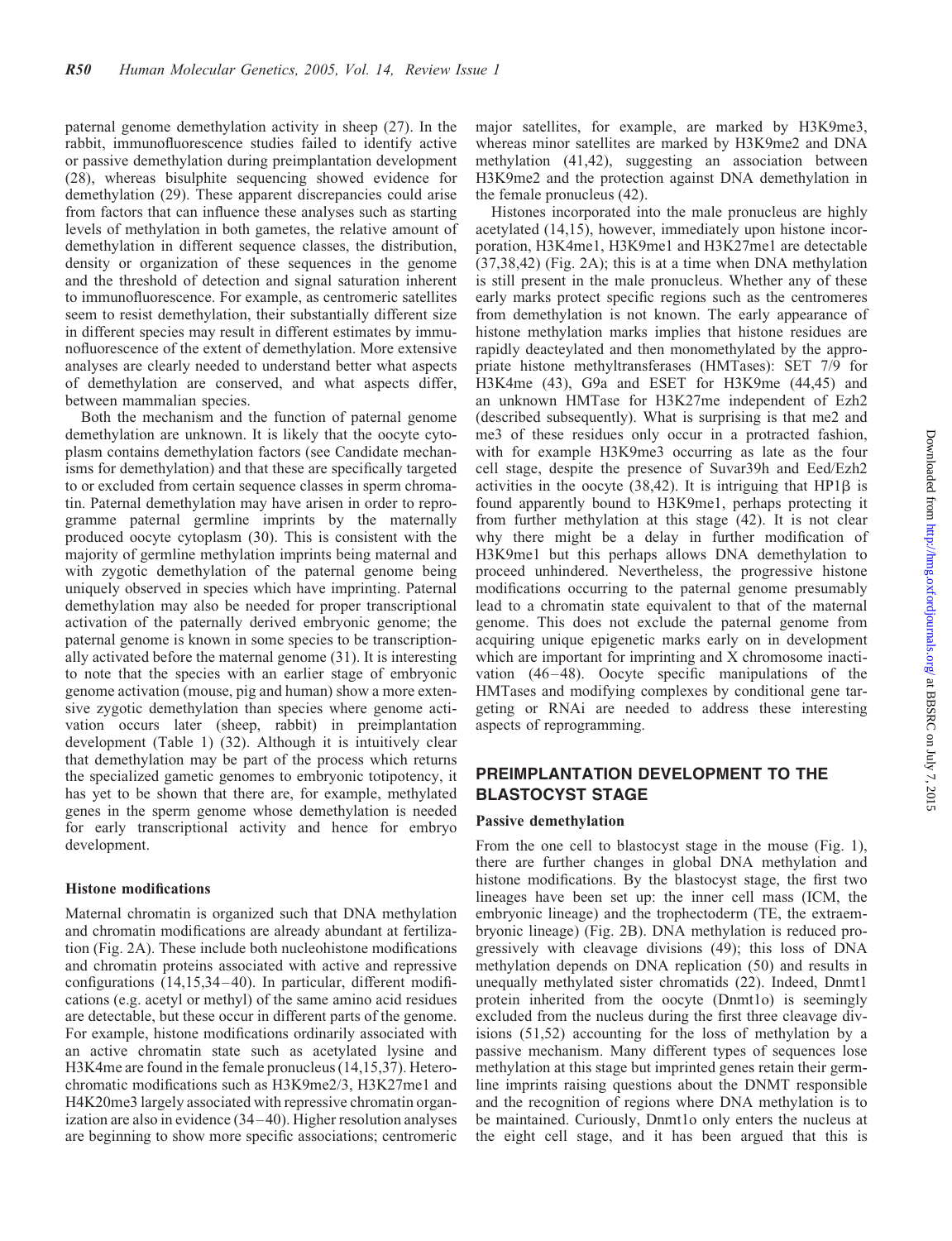|        | Minor transcription | Major transcription | $\alpha$ -amanitin arrest | Developmental block | 5meC sperm/somatic |
|--------|---------------------|---------------------|---------------------------|---------------------|--------------------|
| Mouse  | late 1              |                     |                           |                     | 0.87               |
| Pig    | n.d.                |                     | n.d.                      |                     | $0.64^{\rm a}$     |
| Human  | n.d.                | $4 - 8$             |                           | $4 - 8$             | 0.95               |
| Bovine | $-2$                | $8 - 16$            | $9 - 16$                  |                     | 0.54               |
| Ovine  | n.d.                | $8 - 16$            | $8 - 16$                  | $8 - 16$            | 0.67               |
| Rabbit |                     | $8 - 16$            | n.d.                      | n.d.                | n.d.               |

Table 1. Zygotic activation of transcription and 5meC in mammalian sperm (32,33)

Zygotic activation of transcription can be determined for a minor activation or major activation (32). If transcription is inhibited by a-amanitin, the point at which development stops is an indication of at which stage zygotic transcription is necessary (32). The developmental block is a characteristic stage at which some embryos of these species spontaneously arrest (32). The ratio of the proportion of 5meC in the genome was determined by HPLC in sperm/liver. Some aspects are not determined (n.d.) yet.

<sup>a</sup>Except pig which is sperm/kidney (33).

needed for the maintenance of imprinted methylation (53). It is not known whether Dnmt1s (the somatic form of Dnmt1) is required for specific maintenance of imprints during preimplantation. Unique histone modifications may guide DNA methylation maintenance of imprinted regions. There are quantitative differences in passive demethylation between mammalian species that have been analysed. Perhaps, this is related to the differences in timing of blastocyst cavitation and development of progenitors of the embryonic and extraembryonic lineages. To date, extensive changes of DNA methylation during this period have not been reported outside of mammalia, suggesting that this is a mammalian specialization.

To what precise extent histone modifications are reprogrammed during passive DNA demethylation is not yet clear. In the mouse, it seems that H3K4me, H3K9me and H3K27me are not globally altered (38), but in bovine embryos, both heterochromatic histone methylation (that detected by anti- $4 \times H3K9$ me2 antibody) and H3K9ac decrease and then increase in advance of major genome activation (54). More transient histone marks, such as phosphorylation and arginine methylation, undergo changes during the cell cycle in mouse embryos (55,56) that are likely associated with DNA replication rather than reprogramming, but to what extent this differs from cell cycle regulation of these marks in more differentiated cells is not clear at present.

#### Epigenetic asymmetry and lineage commitment

The first lineage allocation event in mammalian embryogenesis occurs at the morula stage and results in the formation of the ICM and TE lineages in the blastocyst. It is not clear yet how cell fate, leading to two lineages, is determined. Two-cell blastomeres are still totipotent, whereas at the fourcell stage, some lineage bias is already present when the developmental potency of individual blastomeres is tested (57). It is also thought that cells in the eight and 16 cell morula stage that come to be located inside are more likely to become ICM cells, whereas those cells on the outside are more likely to become TE cells (58). The earliest markers detected so far which may delineate this restricted potential are Cdx2 for TE precursors and Nanog for ICM precursors (59).

What is interesting is that there are global differences in DNA methylation between the extraembryonic lineages (placenta) and the embryonic ones (Fig. 2B), with the placenta relatively undermethylated for different sequence classes (60), and maintenance of imprinting and X chromosome inactivation relatively independent of DNA methylation in this tissue at later stages (46,61). These differences arise as early as the blastocyst stage, at which the combinations of active and passive demethylation have resulted in a low ground state of methylation in the TE (15,26,54,62). The ICM, in contrast, shows clear signs of extensive de novo methylation, which may begin as early as in the late morula stage (15); it is likely that this is caused by Dnmt3b as this de novo methylase is detectable in blastocysts in the ICM but not in the TE (63).

Histone H3K9me3 marks heterochromatic foci in the ICM, and H3K27me1, me2 and me3 are more abundant in the ICM than in the TE (38). The inactive X chromosome, and certain imprinted regions, are also marked in the TE by H3K27me and H3K9me. H3K27me is largely but not exclusively dependent on Ezh2, an HMTase (38,64). H3K9me2 arises in the blastocyst independently of Ezh2, whereas H3K9me3 is partly dependent on Ezh2, especially in the TE (38). The precise functions of Suv39h1/2 (a heterochromatic H3K9 HMTase), ESET (a H3K9 HMTase) and G9a (a euchromatic H3K9 and perhaps H3K27 HMTase) on various H3K9me marks at these stages are not yet completely characterised.

The global differences in DNA methylation between the two lineages are conserved among mouse, bovine, sheep and rabbit (15,18,54,62) and may, thus, be important for allocation or function of the lineages (35). As with DNA methylation, higher levels of specific repressive histone methylation marks are also found in the ICM when compared with the TE (Fig. 2B). The epigenetic asymmetry established in the blastocyst is indeed important for development. Embryos null for Dnmt1 (65), Dnmt3a and b (66), Ezh2 (38), ESET (45) and G9a (44) have more severely affected embryonic rather than extraembryonic lineages; in fact, Ezh2 and ESET are for the derivation of ES cells required (38,45). It is possible that much more sophisticated epigenetic control is needed in embryonic tissues, with the complexity of their differentiation and the longevity of their derivatives; in comparison, the differentiation potential and life expectancy of the extraembryonic tissues is limited. Reprogramming may extend beyond development up to the blastocyst stage. Although modifications are being re-established in much of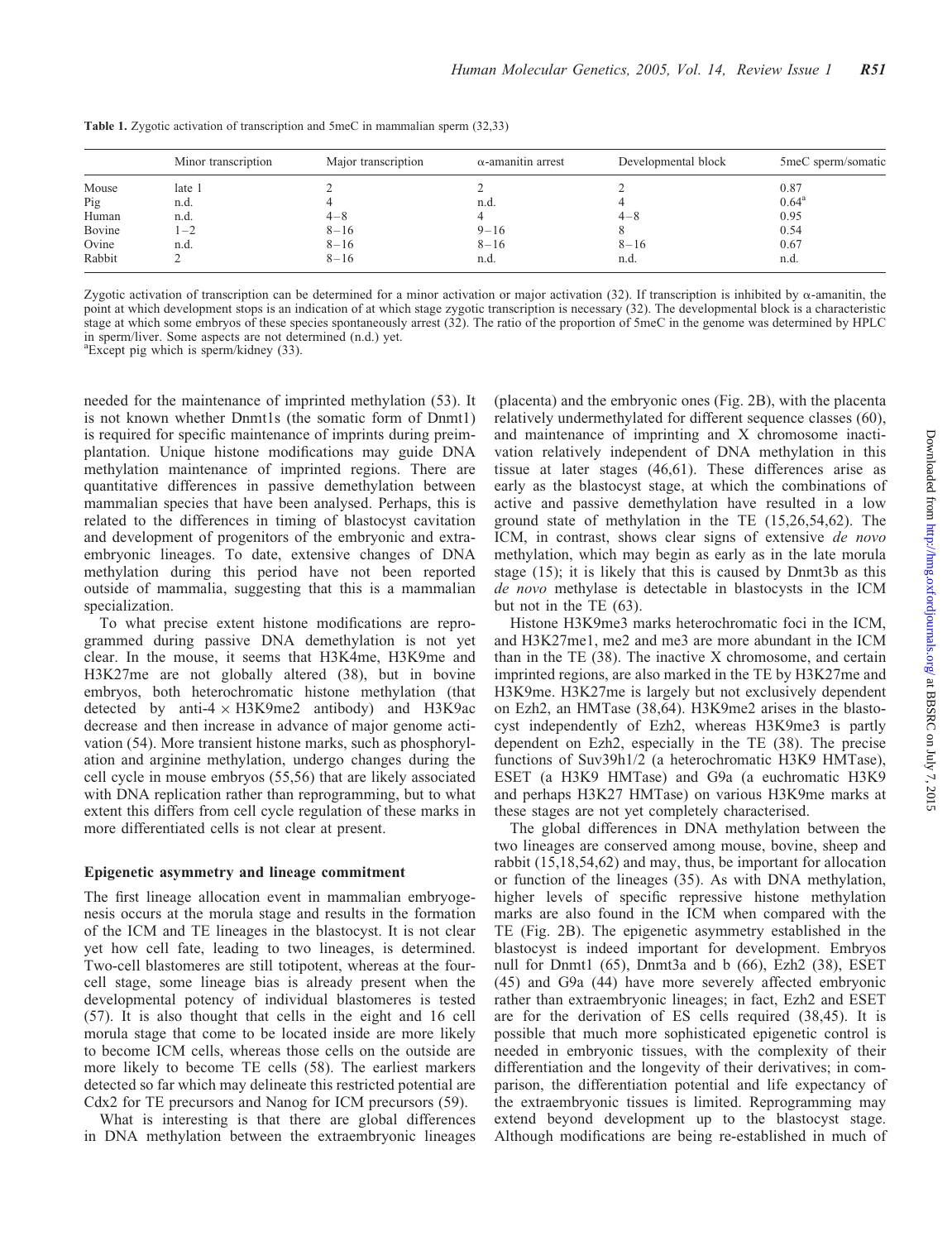the genome in the ICM, reprogramming of marks already established may occur to restricted parts of the genome. The imprinted inactive X chromosome becomes reprogrammed and the X chromosomes are randomly inactivated (67). At some imprinted regions, though imprinted expression occurs in morulae and blastocysts, and parent of origin specific histone modifications are present in ES cells, differentiated ES cells and post-implantation embryos lack some of these histone modifications  $(46, 47)$ .

## REPROGRAMMING IN THE GERM LINE

PGCs are derived from epiblast cells and first arise in the posterior primitive streak at E7.5 (embryonic day) from where they begin to migrate from E 8.5 to the genital ridge, arriving by E11.5 (68). Female PGCs enter meiotic arrest in prophase of meiosis I, and male PGCs enter mitotic arrest until about birth when mitosis of spermatogonial stem cells is resumed. Early PGCs are thought to have epigenetic marks similar to those of other epiblast cells, including random X chromosome inactivation, imprinted gene expression and DNA methylation. However, many of these epigenetic marks are erased about the time PGCs arrive at the genital ridges. Imprinted genes are biallelically expressed (69), and methylation in imprinted genes and single copy genes is erased with the bulk of the demethylation occurring between E11.5 and E12.5  $(70 -$ 72). The extent of the loss of methylation over these few cell cycles in the presence of Dnmt1 in the nucleus suggests that this demethylation is likely to be active. It is unknown if there are any mechanistic similarities between active demethylation in PGCs and in zygotes. Although demethylation in PGCs appears genome wide, there are specificities. First, paternally methylated differentially methylated regions (DMRs), e.g. the DMR of H19, are demethylated in PGCs but not in zygotes (70). Secondly, some retrotransposon families seem relatively resistant to demethylation compared to the rest of the genome, in both PGCs and zygotes (21,70). Incomplete demethylation is seen both in Line 1 and in IAP families, and this may underlie the inheritance of epigenetic information that sometimes occurs at mutant gene loci with transposon insertions (73,74).

Not all epigenetic marks present in imprinted genes may be erased in PGCs. There is demethylation of paternal H19 and maternal Snrpn alleles, however, later on in spermatogenesis or oogenesis when H19 or Snrpn, respectively, becomes methylated again, it seems that the originally methylated alleles become de novo methylated at an earlier stage than the originally unmethylated ones (75,76). This raises the possibility that other types of epigenetic marks, perhaps those based on histone modifications, are only incompletely erased and that they provide signals for de novo methylation. To date, histone tail modifications have not been analysed in PGCs; it will be fascinating to see whether there are specific marks associated with genes that become demethylated, compared to those that do not. More sensitive ChIP protocols need to be developed urgently so that this type of investigation becomes feasible.

## EXPERIMENTAL REPROGRAMMING

The most dramatic way of altering epigenetic marks experimentally is by SCNT or cloning. It is remarkable that cloning works at all, as it requires a differentiated somatic nucleus to become reprogrammed in an enucleated oocyte to a totipotent state without the reprogramming that normally happens during development. All epigenetic marks that have been examined in cloned embryos and adults so far (and in different mammalian species) show abnormalities, and most cloned embryos also differ from each other in the precise epigenetic profile they possess, indicating that epigenetic reprogramming during cloning is a haphazard and stochastic process whose outcome is impossible to predict  $(10-13,54)$ . Cloned embryo development is as variable as their epigenetic makeup: cloned embryos die at all stages of development with a variety of abnormalities. Of those that develop to later gestational stages or to term, many have placental abnormalities, and a proportion die perinatally from maladaptation to extrauterine life. It is likely that most of the developmental problems of clones are caused by epigenetic defects, because offspring of cloned animals appear normal (77). Even genetic defects arising from chromosome abnormalities could have origins in epigenetic defects in centromeres. Both the developmental and the epigenetic abnormalities of SCNT embryos tend to be more severe the earlier they are examined, with less abnormal ones surviving to later stages (78,79). This also means that epigenetic studies carried out at different stages should be compared with caution. Because of the key theme of extreme variability, we will only review here the main classes of epigenetic abnormalities that have been described, without summarizing the detailed observations.

Epigenetic defects described in cloned offspring include errors in X inactivation (79,80), imprinting (78,81,82), DNA methylation in general and of specific gene and repeat sequences (17,78,83,84), histone acetylation and methylation (54) and widespread alterations in gene expression (85) including the failure to activate Oct4 and related key pluripotency genes  $(86-88)$ .

Considering the different stages and mechanisms of reprogramming discussed earlier are there particular aspects that are defective in cloned embryos? Active demethylation of the somatic nucleus occurs to some extent (17), however, a detailed evaluation of quantitative and qualitative aspects of demethylation has not yet been done. In particular, aberrant demethylation of imprinted genes could lead to developmental defects (82).

Reduced passive demethylation has also been observed in a proportion of cloned embryos. This is perhaps because the somatic form of Dnmt1 continues to be expressed in the cloned embryos, and hence prevents proper passive decline of DNA methylation (89). Histone acetylation and methylation are also only very incompletely reprogrammed (54), and precocious de novo methylation of DNA may also occur. These events in the early cloned embryo lead particularly to aberrantly high levels of DNA methylation and histone modifications in the TE and later in the placenta (Fig. 2C); these extraembryonic tissues show the highest rate of abnormal development. Which gene targets are particularly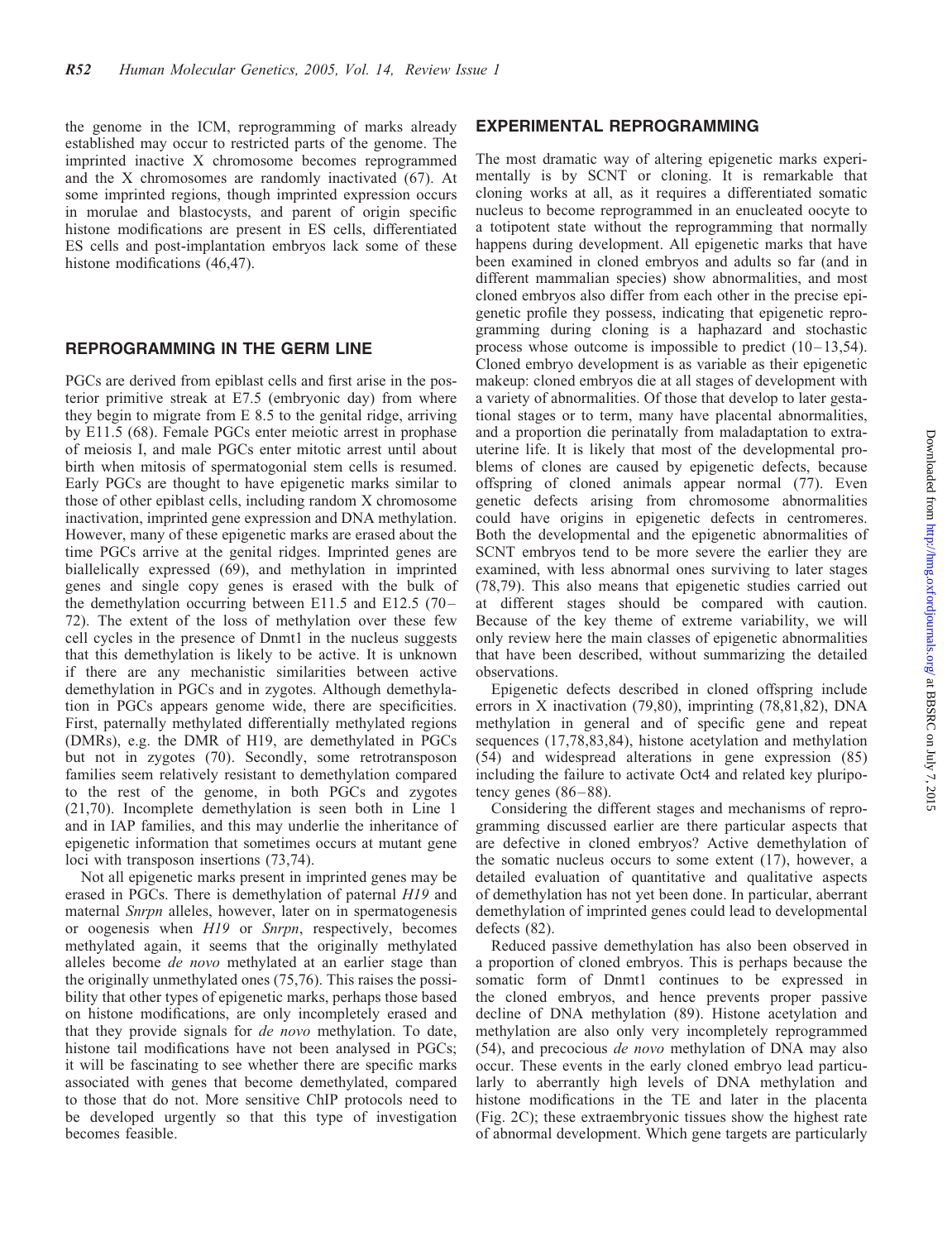deregulated by abnormal epigenetic marks in cloned embryo placentae is not known. As pointed out before, there is great variability in epigenetic marks between individual cloned embryos, and a small proportion of cloned preimplantation embryos have modifications resembling those of natural embryos; these seem to have a better developmental potential than those with highly aberrant epigenetic marks (54).

In summary, both the erasure of the epigenetic memory of the differentiated donor cells (89,90), and the establishment of the epigenetic programme of the early embryo, appear highly defective in the majority of cloned embryos.

Besides reprogramming of somatic nuclei in oocytes, somatic cells have also been fused to EG and ES cells (91,92), injected into Xenopus oocytes (93) and treated with 'reprogramming' extracts, with limited success (94,95). EG and ES cell fusion appears to lead to appropriate reprogramming of the somatic nucleus of imprinted genes in EG cell fusion and Oct4 with ES cell fusion (91,92,96). Successful early development of cloned embryos may be particularly dependent on correct expression of pluripotency and related genes such as Oct4 (86,87,93). Injecting mammalian somatic cells into Xenopus leads to the demethylation of Oct4 (97). This is perhaps surprising because there is no global active demethylation in the Xenopus zygote (98); however, it cannot be excluded that there are more local gene specific demethylation events needed for early development. Reprogramming systems based on cell extracts may also be useful in the future for biochemical or genetic identification of reprogramming factors. Immunodepletion of Xenopus oocyte extracts of some candidate proteins identified the chromatin remodelling ATPase BRG1 as a factor capable of remodelling human somatic nuclei (94). The reprogramming of fibroblasts in a T cell extract produced activation of lymphoid cellspecific genes. This cell free form of transdifferentiation remains controversial but in theory offers much towards therapeutic applications of tissue replacement (95,99).

## MECHANISTIC LINKS BETWEEN EPIGENETIC MARKING SYSTEMS

In what way are DNA methylation and histone modification reprogramming linked? There are some links that are established in other systems, but in mammals, the information is still scarce. In Neurospora and Arabidopsis, H3K9me can be a signal for DNA methylation, through links between HP1 homologues which bind to H3K9me, and in turn recruit DNA methyltransferases to the marked region (100, 101). In support of this model, ES cells mutant for Suv39h1/2 that lack H3K9me3 in pericentromeric heterochromatin have reduced DNA methylation in major, but not minor, centromeric satellites (41). Conversely, in Arabidopsis, DNA methylation may also signal histone methylation, though indirect control via transcription is difficult to exclude (102), and in cultured mammalian cells, the methyl-binding domain protein MeCP2 is associated with HMTase activity (103). These suggest that DNA methylation can also signal histone methylation. However, no large scale changes in histone methylation were observed in ES cells deficient for DNA methylation, suggesting that if there is such a link in vivo, it may be limited to specific genomic regions or developmental stages (41).

The dynamics of DNA methylation and histone modifications during epigenetic reprogramming raise several questions about additional mechanistic links. First, histone methylation, particularly H3K9me2, could act to protect DNA in the pronuclei from active demethylation (42). More precise mapping of H3K9me and DNA methylation in the female pronucleus needs to be carried out, especially to see if there are regions that become actively demethylated. Conversely, sperm DNA exposed during protamine histone exchange, or DNA packaged in acetylated histones, may be targeted by or be accessible to an active demethylation complex present in the oocyte cytoplasm. Sequences that escape demethylation in the male pronucleus are of special interest; is there sequence preference for demethylation or are there regions in the sperm genome that contain histones rather than protamines, perhaps carrying particular modifications? Are the stepwise histone modifications of the paternal genome marks for later de novo methylation events?

During global passive demethylation, histone modifications do not appear to be modulated at the same rate as DNA methylation, if at all. Another mystery is the maintenance of germline methylation marks in imprinted genes during this period. Is there a low concentration of Dnmt1 actually in the nucleus which is targeted to imprinted genes by particular histone modifications? In PGCs, in contrast, imprinted genes are rapidly demethylated. Is a particular histone modification responsible for attracting demethylation to these regions?

Finally, the acquisition in the ICM of *de novo* methylation as well as several types of histone modifications again raises questions about mechanistic links and the order of acquisition. Perhaps some of these links can be further elucidated by genetic manipulation of ES cells.

Possibly, the most interesting insight into mechanistic links during reprogramming is that these appear to be developmentally regulated and may depend on the precise developmental stage, cell type and genomic region. This may account for developmental plasticity and regulation, which is typical of pluripotent cell types, in contrast to somatic differentiated cells. The fact that there are so many open questions means that this is an area with exciting discoveries ahead of us.

# CANDIDATE MECHANISMS FOR DEMETHYLATION

Enzymatic removal of acetylation from histones is well understood mechanistically, whereas removal of methylation from DNA or histones is not. Last year a number of exciting candidate mechanisms for both have emerged (Fig. 3), whose significance to reprogramming can now be tested in vivo.

The loss of DNA methylation of the paternal genome in the zygote is likely an enzyme-catalysed, active demethylation. An oocyte can actively demethylate a transferred somatic nucleus, indicating that the activity responsible is likely to be found in the oocyte rather than the sperm. A number of candidate biochemical pathways have been suggested that either remove the methyl group in the C5 position of the cytidine ring directly (bona fide demethylation) or the entire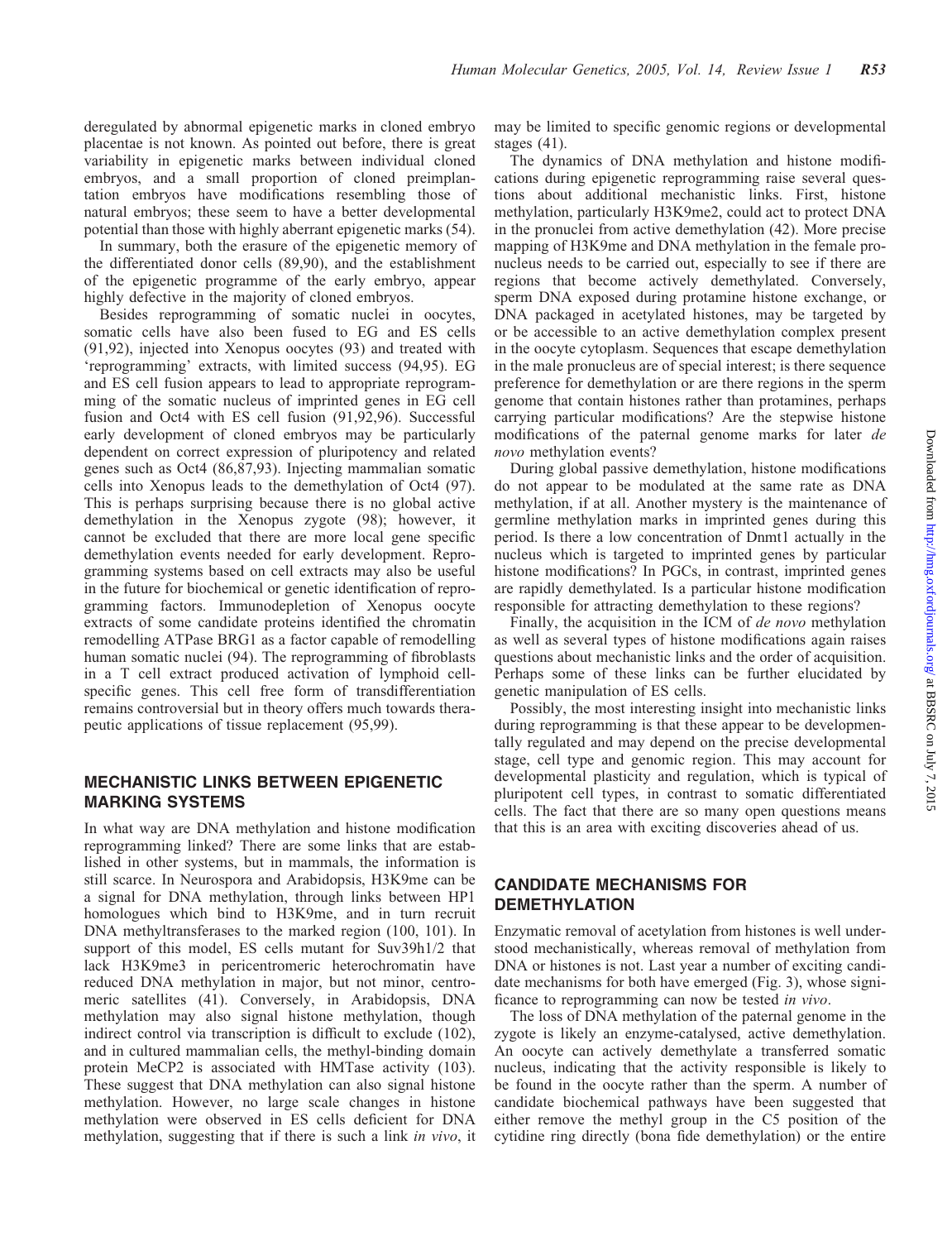

Figure 3. DNA and Histone bona fide and indirect demethylation. (A) Proposed pathways for DNA demethylation have different initial targets (purple ring). Demethylation does not occur in the oocyte by MBD2 or MBD4 (greyed) because oocytes deficient for these proteins still demethylate (15,26). Bona fide demethylation, i.e. direct removal of the methyl group, involves no DNA strand breaks. Oxidative demethylation of 5meC has been proposed by a mechanism akin to 3meC repair by AlkB (106) or hydrolytic reduction (akin to that proposed for MBD2) (104,105). Removal of a mismatched T following deamination of 5meC (111) or removal of the 5meC by a glycosylase (107,108), would require replacement of the cytosine (green), by a mechanism such as base excision repair (BER) (109). An activity that exchanges the meCpG and surrounding phosphates, through nucleotide excision repair (NER), by an unidentified enzyme has been described (110). (B) Histone H3K4me1 and me2, but not me3, can be demethylated by a bona fide demethylase, LSD1 (118). A possible mechanism for demethylating trimethylated histone may be through oxidation by a hypothetical dioxygenase (119). The deimination of H3 or H4 arginine or methylarginine to citrulline by PADI4 prevents further methylation and/or removes monomethylation, indirectly leading to histone demethylation (120,121).

cytidine base (or nucleoside or nucleotide; indirect demethylation) (Fig. 3A). The difficulty with direct demethylation is that the methyl group is attached by a carbon–carbon bond which is very stable. Although direct removal of the methyl group by MBD2 has been claimed (104), this has not been substantiated (105), and importantly oocytes that lack MBD2

remain competent to demethylate the paternal genome (15). The dioxygenases can remove methyl groups from the C3 position of cytidine (106), but this  $N - C$  bond is less stable than the  $C-C$  one in 5me $C$ , and no enzymes have been found that catalyse the oxidative removal of the methyl group from 5meC.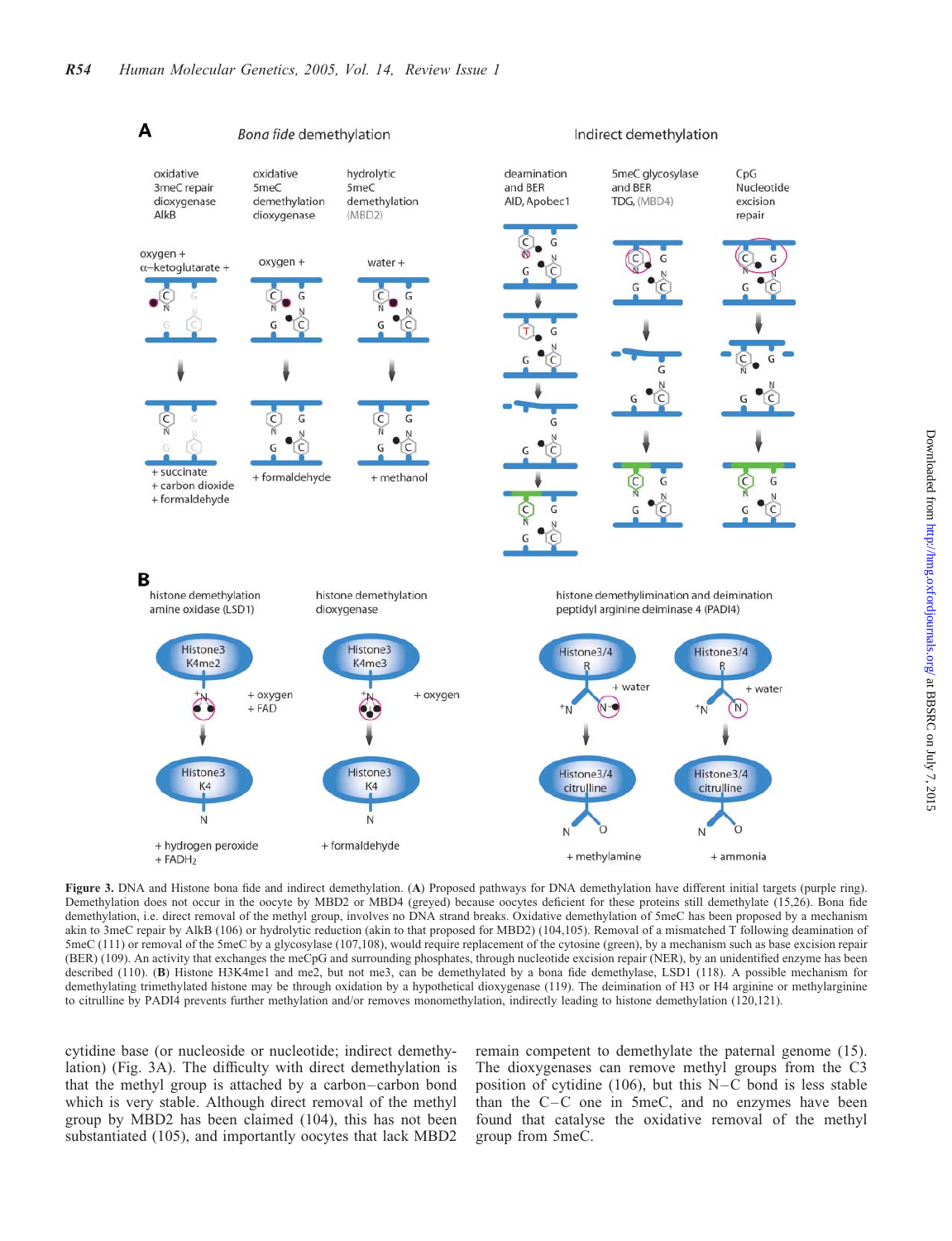The indirect pathways to demethylation all involve DNA repair. DNA glycosylases such as thymine DNA glycosylase (TDG) and methyl-binding domain protein 4 (MBD4) normally repair T:G mismatches thought to result from spontaneous deamination of 5meC. TDG and MBD4, however, have been shown to have weak activity on 5meC:G base pairs (107,108), leading to base excision repair (BER) (109) where C replaces 5meC. No information exists yet about the in vivo function of TDG, and oocytes lacking MBD4 are still able to demethylate (26). An activity that replaces the mCpG dinucleotide has been described (110), but the enzyme responsible or *in vivo* evidence of this activity has not been elucidated.

Recently, it has been shown that AID and Apobec1, cytidine deaminases, can deaminate 5meC to result in T and that these enzymes are expressed in oocytes and germ cells (111). This activity of cytidine deaminases coupled with BER could theoretically result in demethylation without DNA replication. This proposed mechanism circumvents the problem of the stable carbon–carbon bond but would require extensive BER in the zygote. Transcripts of DNA repair genes are indeed overrepresented in oocytes compared with later preimplantation stages (112), and HR6A (113) and poly(ADP-ribose) activity (114), which may be involved in DNA repair, have critical roles in the first cell cycle of the zygote. DNA methylation and deamination have other intriguing links in evolution. In plants, DNA glycosylases and presumably DNA repair are involved in overcoming silencing by methylation of imprinted genes and transgenes (115,116). In Neurospora, methylation and deamination regulate repeat induced gene silencing and mutation (117).

Recent evidence of reversal of histone methylation has revealed interesting mechanistic parallels with demethylation of DNA (Fig. 3B). The direct removal of methyl groups from H3K4me1 and me2 can occur in an FAD dependent oxidative process catalysed by lysine specific demethylase 1 (LSD1) (118), and this enzyme can repress the transcription of specific genes, at least in cell culture. Neither H3K4me3 nor H3K9me3 can be demethylated by this pathway, instead it has been proposed that dioxygenases might be involved (119).

In contrast to the direct demethylation of lysine by LSD1, histone arginine methylation can be reversed indirectly by deimination (120), the removal of nitrogen at arginine's site of methylation (leaving citrulline, not arginine) or demethylimination (121), the removal of arginine's monomethylated site (also leaving citrulline), by peptidyl arginine deiminase 4 (PADI4). This would effectively result in histone demethylation as chromatin containing histones with citrulline cannot be methylated at these residues. Although the role of PADI4 in vivo is not clear yet, it is intriguing that there is apparent arginine demethylation in preimplantation embryos (56) and that the homologue ePAD is expressed in the oocyte (122,123).

## **CONCLUSIONS**

Extensive epigenetic reprogramming of DNA and histone marks occur in mammalian development in totipotent early embryos and pluripotent germ cells. To what extent this reprogramming is a mammalian adaptation perhaps linked to

imprinting, viviparity and regulative embryonic development needs to be established. Handles on the molecular mechanisms are just beginning to emerge, and these highlight the complexity of the process and the challenges involved in reprogramming somatic cells. The challenge is highly worthwhile as it promises completely new avenues to human medicine.

## **REFERENCES**

- 1. Bird, A. (2002) DNA methylation patterns and epigenetic memory. Genes Dev.,  $16, 6-21$ .
- 2. Li, E. (2002) Chromatin modification and epigenetic reprogramming in mammalian development. Nat. Rev. Genet., 3, 662–673.
- 3. Reik, W., Dean, W. and Walter, J. Epigenetic reprogramming in mammalian development. Science, 293, 1089–1093.
- 4. Rideout, W.M., III, Eggan, K. and Jaenisch, R. (2001) Nuclear cloning and epigenetic reprogramming of the genome. Science, 293, 1093–1098.
- 5. Surani, M.A. (2001) Reprogramming of genome function through epigenetic inheritance. Nature, 414, 122-128.
- 6. Feinberg, A.P. and Tycko, B. (2004) The history of cancer epigenetics. Nat. Rev. Cancer, 4, 143-153.
- 7. Goodell, M.A. (2003) Stem-cell 'plasticity': befuddled by the muddle. Curr. Opin. Hematol., 10, 208–213.
- 8. Pomerantz, J. and Blau, H.M. (2004) Nuclear reprogramming: a key to stem cell function in regenerative medicine. Nat. Cell Biol., 6, 810–816. 9. Hsieh, J. and Gage, F.H. (2004) Epigenetic control of neural stem cell fate. Curr. Opin. Genet. Dev., 14, 461-469.
- 10. Dean, W., Santos, F. and Reik, W. (2003) Epigenetic reprogramming in early mammalian development and following somatic nuclear transfer. Semin. Cell Dev. Biol., 14, 93–100.
- 11. Jouneau, A. and Renard, J.P. (2003) Reprogramming in nuclear transfer. Curr. Opin. Genet. Dev., 13, 486 –491.
- 12. Kang, Y.K., Lee, K.K. and Han, Y.M. (2003) Reprogramming DNA methylation in the preimplantation stage: peeping with Dolly's eyes. Curr. Opin. Cell. Biol., 15, 290-295.
- 13. Hochedlinger, K., Rideout, W.M., Kyba, M., Daley, G.Q., Blelloch, R. and Jaenisch, R. (2004) Nuclear transplantation, embryonic stem cells and the potential for cell therapy. Hematol. J., S3, S114–S117.
- 14. Adenot, P.G., Mercier, Y., Renard, J.-P. and Thompson, E.M. (1997) Differential H4 acetylation of paternal and maternal chromatin precedes DNA replication and differential transcriptional activity in pronuclei of 1-cell mouse embryos. Development, 124, 4625–4625.
- 15. Santos, F., Hendrich, B., Reik, W. and Dean, W. (2002) Dynamic reprogramming of DNA methylation in the early mouse embryo. Dev. Biol., 241, 172–182.
- 16. Mayer, W., Niveleau, A., Walter, J., Fundele, R. and Haaf, T. (2000) Demethylation of the zygotic paternal genome. Nature, 403, 501–502.
- 17. Dean,W., Santos, F., Stojkovic,M., Zakhartchenko, V.,Walter, J.,Wolf, E. and Reik, W. (2001) Conservation of methylation reprogramming in mammalian development: aberrant reprogramming in cloned embryos. Proc. Natl Acad. Sci. USA, 98, 13734– 13738.
- 18. Beaujean, N., Hartshorne, G., Cavilla, J., Taylor, J., Gardner, J., Wilmut, I., Meehan, R. and Young, L. (2004) Non-conservation of mammalian preimplantation methylation dynamics. Curr. Biol., 14, R266–R267.
- 19. Fulka, H., Mrazek, M., Tepla, O. and Fulka, J., Jr (2004) DNA methylation pattern in human zygotes and developing embryos. Reproduction, 128, 703–708.
- 20. Oswald, J., Engemann, S., Lane, N., Mayer, W., Olek, A., Fundele, R., Dean, W., Reik, W. and Walter, J. (2000) Active demethylation of the paternal genome in the mouse zygote. Curr. Biol., 10, 475–478.
- 21. Lane, N., Dean, W., Erhardt, S., Hajkova, P., Surani, A., Walter, J. and Reik, W. (2003) Resistance of IAPs to methylation reprogramming may provide a mechanism for epigenetic inheritance in the mouse. Genesis, 35, 88–93.
- 22. Rougier, N., Bourc'his, D., Gomes, D.M., Niveleau, A., Plachot, M., Paldi, A. and Viegas-Pequignot, E. (1998) Chromosome methylation patterns during mammalian preimplantation development. Genes Dev., 12, 2108–2113.
- 23. Olek, A. and Walter, J. (1997) The pre-implantation ontogeny of the H19 methylation imprint. Nat. Genet., 17, 275–276.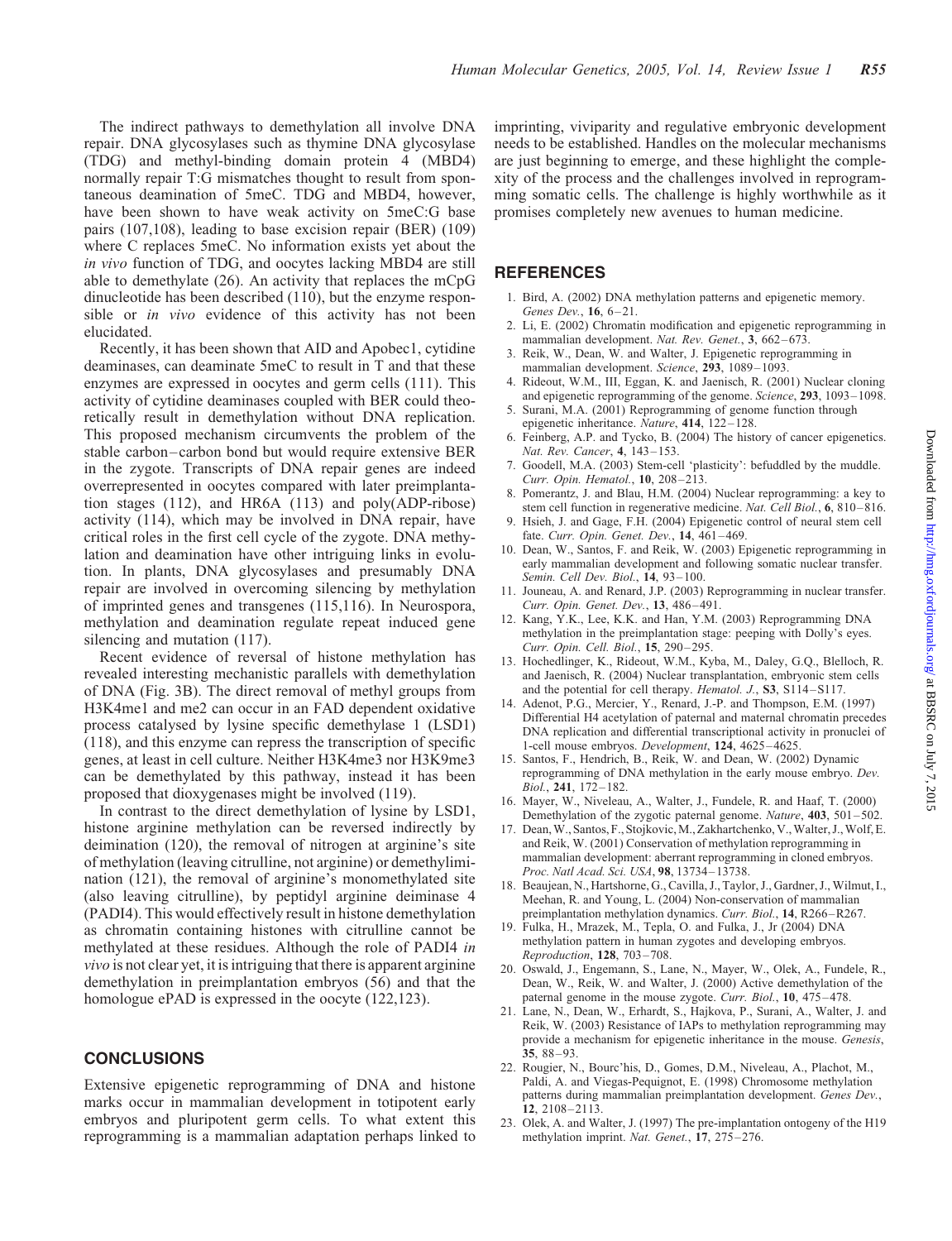- 24. Beaujean, N., Taylor, J., Gardner, J., Wilmut, I., Meehan, R. and Young, L. (2004) Effect of limited DNA methylation reprogramming in the normal sheep embryo on somatic cell nuclear transfer. Biol. Reprod. 71, 185–193.
- 25. Young, L.E. and Beaujean, N. (2004) DNA methylation in the preimplantation embryo: the differing stories of the mouse and sheep. Anim. Reprod. Sci. 82-83, 61-78.
- 26. Santos, F. and Dean, W. (2004) Epigenetic reprogramming during early development in mammals. Reproduction, 127, 643–651.
- 27. Beaujean, N., Taylor, J.E., McGarry, M., Gardner, J.O., Wilmut, I., Loi, P., Ptak, G., Galli, C., Lazzari, G., Bird, A., Young, L.E. and Meehan, R.R. (2004) The effect of interspecific oocytes on demethylation of sperm DNA. Proc. Natl Acad. Sci. USA, 101, 7636–7640.
- 28. Shi, W., Dirim, F., Wolf, E., Zakhartchenko, V. and Haaf, T. (2004) Methylation reprogramming and chromosomal aneuploidy in in vivo fertilized and cloned rabbit preimplantation embryos. Biol. Reprod. 71,  $340 - 347$ .
- 29. Chen, T., Zhang, Y.L., Jiang, Y., Liu, S.Z., Schatten, H., Chen, D.Y. and Sun, Q.Y. (2004) The DNA methylation events in normal and cloned rabbit embryos. FEBS Lett., 578, 69–72.
- 30. Reik, W. and Walter, J. (2001) Evolution of imprinting mechanisms: the battle of the sexes begins in the zygote. Nat. Genet., 27, 255–256.
- 31. Aoki, F., Worrad, D.M. and Schultz, R.M. (1997) Regulation of transcriptional activity during the first and second cell cycles in the preimplantation mouse embryo. Dev. Biol., 181, 296–307.
- 32. Memili, E. and First, N.L. (2000) Zygotic and embryonic gene expression in cow: a review of timing and mechanisms of early gene expression as compared with other species. Zygote, 8, 87–96.
- 33. Jabbari, K., Caccio, S., Pais de Barros, J.P., Desgres, J. and Bernardi, G. (1997) Evolutionary changes in CpG and methylation levels in the genome of vertebrates. Gene, 205, 109-118. 34. Cowell, I.G., Aucott, R., Mahadevaiah, S.K., Burgoyne, P.S.,
- Huskisson, N., Bongiorni, S., Prantera, G., Fanti, L., Pimpinelli, S., Wu, R. et al. (2002) Heterochromatin, HP1 and methylation at lysine 9 of histone H3 in animals. Chromosoma, 111, 22-36.
- 35. Reik, W., Santos, F., Mitsuya, K., Morgan, H. and Dean, W. (2003) Epigenetic asymmetry in the mammalian zygote and early embryo: relationship to lineage commitment? Philos. Trans. R. Soc. Lond. B Biol. Sci., 358, 1403–1409.
- 36. Liu, H., Kim, J.M. and Aoki, F. (2004) Regulation of histone H3 lysine 9 methylation in oocytes and early pre-implantation embryos. Development, 131, 2269–2280.
- 37. Lepikhov, K. and Walter, J. (2004) Differential dynamics of histone H3 methylation at positions K4 and K9 in the mouse zygote. BMC Dev. Biol., 4, 12–16.
- 38. Erhardt, S., Su, I.H., Schneider, R., Barton, S., Bannister, A.J., Perez-Burgos, L., Jenuwein, T., Kouzarides, T., Tarakhovsky, A. and Surani, M.A. (2003) Consequences of the depletion of zygotic and embryonic enhancer of zeste 2 during preimplantation mouse development. Development, 130, 4235–4248.
- 39. Kourmouli, N., Jeppesen, P., Mahadevhaiah, S., Burgoyne, P., Wu, R., Gilbert, D.M., Bongiorni, S., Prantera, G., Fanti, L., Pimpinelli, S. et al. (2004) Heterochromatin and tri-methylated lysine 20 of histone H4 in animals. J. Cell Sci., 117, 2491–2501.
- 40. Arney, K.L., Bao, S., Bannister, A.J., Kouzarides, T. and Surani, M.A. (2002) Histone methylation defines epigenetic asymmetry in the mouse zygote. Int. J. Dev. Biol., 46, 317–320.
- 41. Lehnertz, B., Ueda, Y., Derijck, A.A., Braunschweig, U., Perez-Burgos, L., Kubicek, S., Chen, T., Li, E., Jenuwein, T. and Peters, A.H. (2003) Suv39hmediated histone H3 lysine 9 methylation directs DNA methylation to major satellite repeats at pericentric heterochromatin. Curr. Biol., 13, 1192–1200.
- 42. Santos, F., Peters, A.H., Otte, A.P., Reik, W. and Dean, D. (2005) Dynamic chromatin modifications characterise the first cell cycle in mouse embryos. Dev. Biol., 280, 225–236.
- 43. Wang, H., Cao, R., Xia, L., Erdjument-Bromage, H., Borchers, C., Tempst, P. and Zhang, Y. (2001) Purification and functional characterization of a histone H3-lysine 4-specific methyltransferase. Mol. Cell, 8, 1207–1217.
- 44. Tachibana, M., Sugimoto, K., Nozaki, M., Ueda, J., Ohta, T., Ohki, M., Fukuda, M., Takeda, N., Niida, H., Kato, H. et al. (2002) G9a histone methyltransferase plays a dominant role in euchromatic histone H3 lysine 9 methylation and is essential for early embryogenesis. Genes Dev., 16, 1779–1791.
- 45. Dodge, J.E., Kang, Y.K., Beppu, H., Lei, H. and Li, E. (2004) Histone H3-K9 methyltransferase ESET is essential for early development. Mol. Cell Biol., 24, 2478– 2486.
- 46. Lewis, A., Mitsuya, K., Umlauf, D., Smith, P., Dean, W., Walter, J., Higgins, M., Feil, R. and Reik, W. (2004) Imprinting on distal chromosome 7 in the placenta involves repressive histone methylation independent of DNA methylation. Nat. Genet., 36, 1291-1295.
- 47. Umlauf, D., Goto, Y., Cao, R., Cerqueira, F., Wagschal, A., Zhang, Y. and Feil, R. (2004) Imprinting along the Kcnq1 domain on mouse chromosome 7 involves repressive histone methylation and recruitment of Polycomb group complexes. Nat. Genet., 36, 1296– 1300.
- 48. Mak, W., Nesterova, T.B., de Napoles, M., Appanah, R., Yamanaka, S., Otte, A.P. and Brockdorff, N. (2004) Reactivation of the paternal X chromosome in early mouse embryos. Science, 303, 666–669.
- 49. Monk, M., Boubelik, M. and Lehnert, S. (1987) Temporal and regional changes in DNA methylation in the embryonic, extraembryonic and germ cell lineages during mouse embryo development. Development, 99, 371–382.
- 50. Howlett, S.K. and Reik, W. (1991) Methylation levels of maternal and paternal genomes during preimplantation development. Development, 113, 119–127.
- 51. Carlson, L.L., Page, A.W. and Bestor, T.H. (1992) Properties and localization of DNA methyltransferase in preimplantation mouse embryos: implications for genomic imprinting. Genes Dev., 6, 2536–2541.
- 52. Bestor, T.H. (2000) The DNA methyltransferases of mammals. Hum. Mol. Genet., 9, 2395–2402.
- 53. Howell, C.Y., Bestor, T.H., Ding, F., Latham, K.E., Mertineit, C., Trasler, J.M. and Chaillet, J.R. (2001) Genomic imprinting disrupted by a maternal effect mutation in the *Dnmt1* gene. Cell, 104, 829-838.
- 54. Santos, F., Zakhartchenko, V., Stojkovic, M., Peters, A., Jenuwein, T., Wolf, E., Reik, W. and Dean, W. (2003) Epigenetic marking correlates with developmental potential in cloned bovine preimplantation embryos. Curr. Biol., 13, 1116–2111.
- 55. Sarmento, O.F., Digilio, L.C., Wang, Y., Perlin, J., Herr, J.C., Allis, C.D. and Coonrod, S.A. (2004) Dynamic alterations of specific histone modifications during early murine development. J. Cell Sci. 117, 4449, 4459.
- 56. Nowak, S.J. and Corces, V.G. (2004) Phosphorylation of histone H3: a balancing act between chromosome condensation and transcriptional activation. Trends Genet., 20, 214-220.
- 57. Fujimori, T., Kurotaki, Y., Miyazaki, J., Nabeshima, Y. (2003) Analysis of cell lineage in two- and four-cell mouse embryos. Development, 130, 5113–5122.
- 58. Johnson, M.H. and McConnell, J.M. (2004) Lineage allocation and cell polarity during mouse embryogenesis. Semin. Cell Dev. Biol., 15, 583–597.
- 59. Rossant, J. (2004) Lineage development and polar asymmetries in the peri-implantation mouse blastocyst. Semin. Cell Dev. Biol., 15, 573–581.
- 60. Chapman, V., Forrester, L., Sanford, J., Hastie, N. and Rossant, J. (1984) Cell lineage-specific undermethylation of mouse repetitive DNA. Nature, 307, 284–286.
- 61. Sado, T., Fenner, M.H., Tan, S.S., Tam, P., Shioda, T. and Li, E. (2000) X inactivation in the mouse embryo deficient for Dnmt1: distinct effect of hypomethylation on imprinted and random X inactivation. Dev. Biol., 225, 294-303.
- 62. Manes, C. and Menzel, P. (1981) Demethylation of CpG sites in DNA of early rabbit trophoblast. Nature, 293, 589–590.
- 63. Watanabe, D., Suetake, I., Tada, T. and Tajima, S. (2002) Stage- and cell-specific expression of Dnmt3a and Dnmt3b during embryogenesis. Mech. Dev., 118, 187–190.
- 64. Patnaik, D., Chin, H.G., Esteve, P.O., Benner, J., Jacobsen, S.E. and Pradhan, S. Substrate specificity and kinetic mechanism of mammalian G9a histone H3 methyltransferase. J. Biol. Chem., 279, 53248–53258.
- 65. Li, E., Bestor, T.H. and Jaenisch, R. (1992) Targeted mutation of the DNA methyltransferase gene results in embryonic lethality. Cell, 69, 915–926.
- 66. Okano, M., Bell, D.W., Haber, D.A. and Li, E. (1999) DNA methyltransferases Dnmt3a and Dnmt3b are essential for de novo methylation and mammalian development. Cell, 99, 247 –257.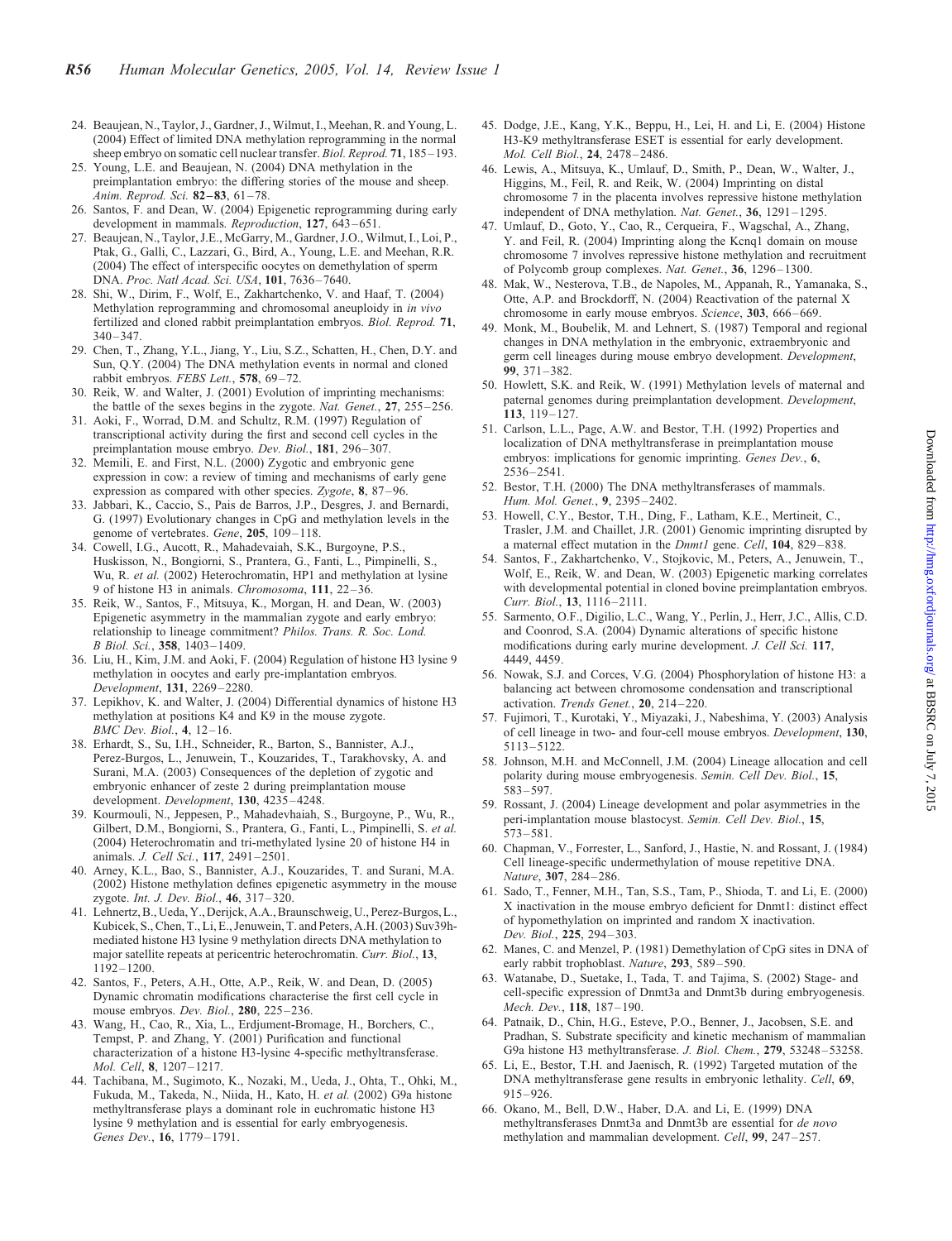- 67. Okamoto, I., Otte, A.P., Allis, C.D., Reinberg, D. and Heard, E. (2004) Epigenetic dynamics of imprinted X inactivation during early mouse development. Science, 303, 644-649.
- 68. McLaren, A. (2003) Primordial germ cells in the mouse. Dev. Biol., 262,  $1 - 15$ .
- 69. Szabo, P.E., Hubner, K., Scholer, H. and Mann, J.R. (2002) Allele-specific expression of imprinted genes in mouse migratory primordial germ cells. Mech. Dev., 115, 157–160.
- 70. Hajkova, P., Erhardt, S., Lane, N., Haaf, T., El-Maarri, O., Reik, W., Walter, J. and Surani, M.A. (2002) Epigenetic reprogramming in mouse primordial germ cells. Mech. Dev., 117, 15–23.
- 71. Lee, J., Inoue, K., Ono, R., Ogonuki, N., Kohda, T., Kaneko-Ishino, T., Ogura, A. and Ishino, F. (2002) Erasing genomic imprinting memory in mouse clone embryos produced from day 11.5 primordial germ cells. Development, 129, 1807–1187.
- 72. Yamazaki, Y., Mann, M.R., Lee, S.S., Marh, J., McCarrey, J.R., Yanagimachi, R. and Bartolomei, M.S. (2003) Reprogramming of primordial germ cells begins before migration into the genital ridge, making these cells inadequate donors for reproductive cloning. Proc. Natl Acad. Sci. USA, 100, 12207–12212.
- 73. Morgan, H.D., Sutherland, H.G., Martin, D.I. and Whitelaw, E. (1999) Epigenetic inheritance at the agouti locus in the mouse. Nat. Genet., 23, 314 –318.
- 74. Rakyan, V.K., Chong, S., Champ, M.E., Cuthbert, P.C., Morgan, H.D., Luu, K.V. and Whitelaw, E. (2003) Transgenerational inheritance of epigenetic states at the murine Axin(Fu) allele occurs after maternal and paternal transmission. Proc. Natl Acad. Sci. USA, 100, 2538-2543.
- 75. Davis, T.L., Trasler, J.M., Moss, S.B., Yang, G.J. and Bartolomei, M.S. (1999) Acquisition of the H19 methylation imprint occurs differentially on the parental alleles during spermatogenesis. Genomics, 58, 18–28.
- 76. Lucifero, D., Mann, M.R., Bartolomei, M.S. and Trasler, J.M. (2004) Gene-specific timing and epigenetic memory in oocyte imprinting. Hum. Mol. Genet., 13, 839–849.
- 77. Zhang, S., Kubota, C., Yang, L., Zhang, Y., Page, R., O'neill, M., Yang, X. and Tian, X.C. (2004) Genomic imprinting of H19 in naturally reproduced and cloned cattle. Biol. Reprod., 71, 1540–1544.
- 78. Humpherys, D., Eggan, K., Akutsu, H., Hochedlinger, K., Rideout,W.M., III, Biniszkiewicz, D., Yanagimachi, R. and Jaenisch, R. (2001) Epigenetic instability in ES cells and cloned mice. Science, 293, 95–97.
- 79. Eggan, K., Akutsu, H., Hochedlinger, K., Rideout,W., III, Yanagimachi, R. and Jaenisch, R. (2000) X-Chromosome inactivation in cloned mouse embryos. Science, 290, 1578–1581.
- 80. Xue, F., Tian, X.C., Du, F., Kubota, C., Taneja, M., Dinnyes, A., Dai, Y., Levine, H., Pereira, L.V. and Yang, X. (2002) Aberrant patterns of X chromosome inactivation in bovine clones. Nat. Genet., 31,  $216 - 220$ .
- 81. Inoue, K., Kohda, T., Lee, J., Ogonuki, N., Mochida, K., Noguchi, Y., Tanemura, K., Kaneko-Ishino, T., Ishino, F. and Ogura, A. (2002) Faithful expression of imprinted genes in cloned mice. Science, 295, 297.
- 82. Mann, M.R., Chung, Y.G., Nolen, L.D., Verona, R.I., Latham, K.E. and Bartolomei, M.S. (2003) Disruption of imprinted gene methylation and expression in cloned preimplantation stage mouse embryos. Biol. Reprod., 69, 902–914.
- 83. Bourc'his, D., Le Bourhis, D., Patin, D., Niveleau, A., Comizzoli, P., Renard, J.P. and Viegas-Pequignot, E. (2001) Delayed and incomplete reprogramming of chromosome methylation patterns in bovine cloned embryos. Curr. Biol., 11, 1542–1546.
- 84. Kang, Y.K., Koo, D.B., Park, J.S., Choi, Y.H., Chung, A.S., Lee, K.K. and Han, Y.M. (2001) Aberrant methylation of donor genome in cloned bovine embryos. Nat. Genet., 28, 173–177.
- 85. Humpherys, D., Eggan, K., Akutsu, H., Friedman, A., Hochedlinger, K., Yanagimachi, R., Lander, E.S., Golub, T.R. and Jaenisch, R. (2002) Abnormal gene expression in cloned mice derived from embryonic stem cell and cumulus cell nuclei. Proc. Natl Acad. Sci. USA, 99, 12889–12894.
- 86. Boiani, M., Eckardt, S., Scholer, H.R. and McLaughlin, K.J. (2002) Oct4 distribution and level in mouse clones: consequences for pluripotency. Genes Dev., 16, 1209– 1219.
- 87. Bortvin, A., Eggan, K., Skaletsky, H., Akutsu, H., Berry, D.L., Yanagimachi, R., Page, D.C. and Jaenisch, R. (2003) Incomplete reactivation of Oct4-related genes in mouse embryos cloned from somatic nuclei. Development, 130, 1673–1680.
- 88. Boiani, M., Eckardt, S., Leu, N.A., Scholer, H.R. and McLaughlin, K.J. (2003) Pluripotency deficit in clones overcome by clone-clone aggregation: epigenetic complementation? EMBO J., 22, 5304–5312.
- 89. Chung, Y.G., Ratnam, S., Chaillet, J.R. and Latham, K.E. (2003) Abnormal regulation of DNA methyltransferase expression in cloned mouse embryos. Biol. Reprod., 69, 146-153.
- 90. Gao, S., Chung, Y.G., Williams, J.W., Riley, J., Moley, K. and Latham, K.E. (2003) Somatic cell-like features of cloned mouse embryos prepared with cultured myoblast nuclei. Biol. Reprod., 69, 48–56.
- 91. Tada, M., Tada, T., Lefebvre, L., Barton, S.C. and Surani, M.A. (1997) Embryonic germ cells induce epigenetic reprogramming of somatic nucleus in hybrid cells. EMBO J., 16, 6510–6520.
- 92. Tada, M., Takahama, Y., Abe, K., Nakatsuji, N. and Tada, T. (2001) Nuclear reprogramming of somatic cells by in vitro hybridization with ES cells. Curr. Biol., 11, 1553– 1558.
- 93. Byrne, J.A., Simonsson, S., Western, P.S. and Gurdon, J.B. (2003) Nuclei of adult mammalian somatic cells are directly reprogrammed to oct-4 stem cell gene expression by amphibian oocytes. Curr. Biol., 13, 1206–1213.
- 94. Hansis, C., Barreto, G., Maltry, N. and Niehrs, C. (2004) Nuclear reprogramming of human somatic cells by xenopus egg extract requires BRG1. Curr. Biol., 14, 1475–1480.
- 95. Landsverk, H.B., Hakelien, A.M., Kuntziger, T., Robl, J.M., Skalhegg, B.S. and Collas, P. (2002) Reprogrammed gene expressionin a somatic cell-free extract. EMBO Rep., 3, 384-389.
- 96. Kimura, H., Tada, M., Nakatsuji, N. and Tada, T. (2004) Histone code modifications on pluripotential nuclei of reprogrammed somatic cells. Mol. Cell Biol., 24, 5710–5720.
- 97. Simonsson, S. and Gurdon, J. (2004) DNA demethylation is necessary for the epigenetic reprogramming of somatic cell nuclei. Nat. Cell Biol., 6, 984–990.
- 98. Stancheva, I., El-Maarri, O., Walter, J., Niveleau, A. and Meehan, R.R. (2002) DNA methylation at promoter regions regulates the timing of gene activation in Xenopus laevis embryos. Dev. Biol., 243, 155–165.
- Collas, P. (2003) Related nuclear reprogramming in cell-free extracts. Philos. Trans. R. Soc. Lond. B Biol. Sci., 358, 1389–1395.
- 100. Tamaru, H. and Selker, E.U. (2001) A histone H3 methyltransferase controls DNA methylation in Neurospora crassa. Nature, 414, 277–283.
- 101. Jackson, J.P., Lindroth, A.M., Cao, X. and Jacobsen, S.E. (2002) Control of CpNpG DNA methylation by the KRYPTONITE histone H3 methyltransferase. Nature, 416, 556–560.
- 102. Tariq, M., Saze, H., Probst, A.V., Lichota, J., Habu, Y. and Paszkowski, J. (2003) Erasure of CpG methylation in Arabidopsis alters patterns of histone H3 methylation in heterochromatin. Proc. Natl Acad. Sci. USA, 100, 8823–8827.
- 103. Fuks, F., Hurd, P.J., Wolf, D., Nan, X., Bird, A.P. and Kouzarides, T. (2003) The methyl-CpG-binding protein MeCP2 links DNA methylation to histone methylation. J. Biol. Chem., 278, 4035–4040.
- 104. Bhattacharya, S.K., Ramchandani, S., Cervoni, N. and Szyf, M. (1999) A mammalian protein with specific demethylase activity for mCpG DNA. Nature, 397, 579–583.
- 105. Ng, H.H., Zhang, Y., Hendrich, B., Johnson, C.A., Turner, B.M., Erdjument-Bromage, H., Tempst, P., Reinberg, D. and Bird, A. (1999) MBD2 is a transcriptional repressor belonging to the MeCP1 histone deacetylase complex. Nat. Genet., 23, 58-61.
- 106. Duncan, T., Trewick, S.C., Koivisto, P., Bates, P.A., Lindahl, T. and Sedgwick, B. (2002) Reversal of DNA alkylation damage by two human dioxygenases. Proc. Natl Acad. Sci. USA, 99, 16660-16665.
- 107. Hardeland, U., Bentele, M., Jiricny, J. and Schar, P. (2003) The versatile thymine DNA-glycosylase: a comparative characterization of the human, Drosophila and fission yeast orthologs. Nucleic Acids Res., 31, 2261–2271.
- 108. Zhu, B., Zheng, Y., Angliker, H., Schwarz, S., Thiry, S., Siegmann, M. and Jost, J.P. (2000) 5-Methylcytosine DNA glycosylase activity is also present in the human MBD4 (G/T mismatch glycosylase) and in a related avian sequence. Nucleic Acids Res., 28, 4157-4165.
- 109. Lindahl, T. (2000) Suppression of spontaneous mutagenesis in human cells by DNA base excision-repair. Mutat. Res. 462, 129-135.
- 110. Weiss, A., Keshet, I., Razin, A. and Cedar, H. (1996) DNA demethylation in vitro: involvement of RNA. Cell, 86, 709-718 [Erratum (1998) Cell, 95, 573].